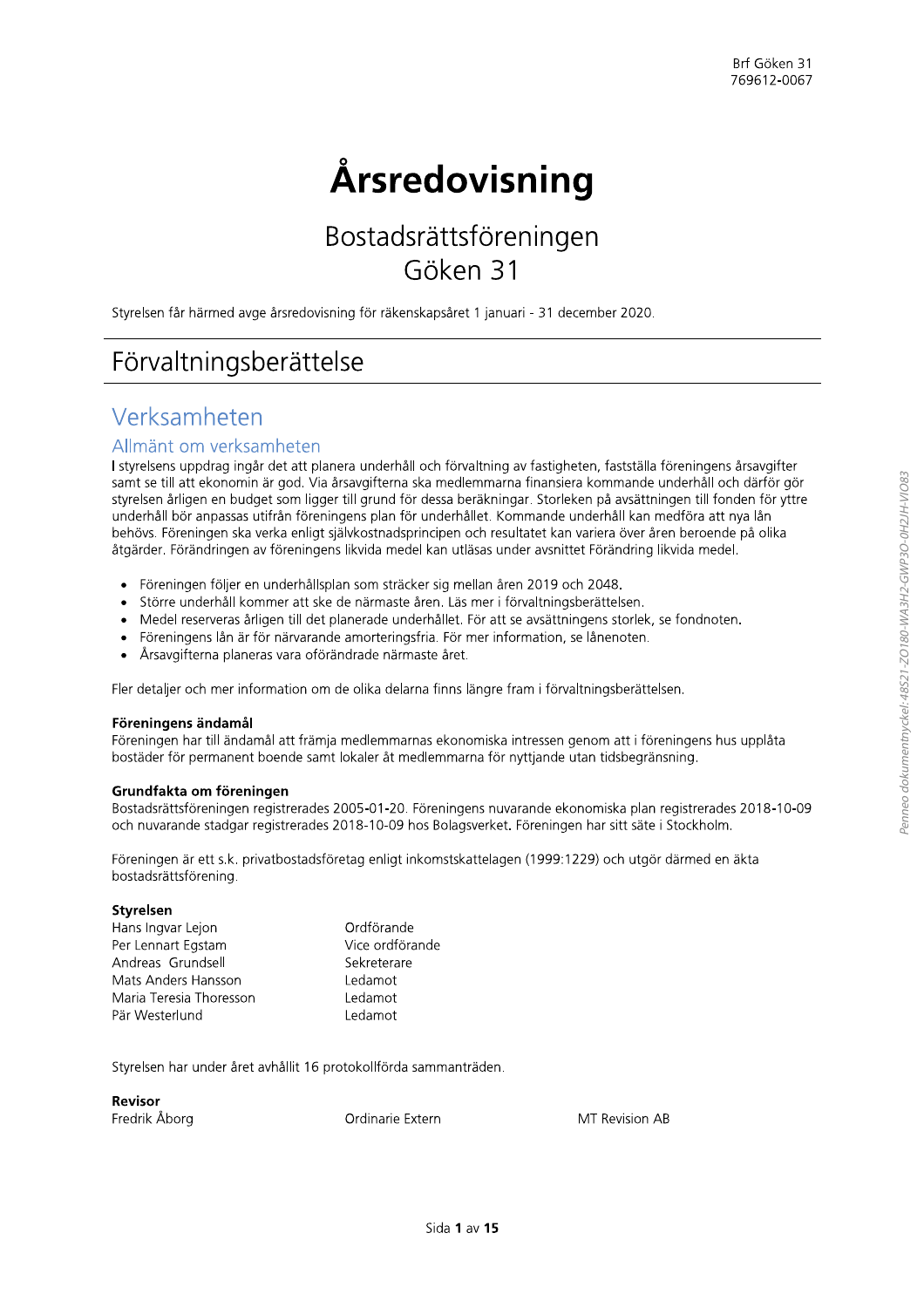### Valberedning

| Lena Söderström-Lindgren | Sammankallande |
|--------------------------|----------------|
|--------------------------|----------------|

### Stämmor

Ordinarie föreningsstämma hölls 2020-06-23. Extra föreningsstämma hölls 2020-11-26. Extrastämma med anledning av omvandling av lokal till bostäder.

### Fastighetsfakta

Föreningens fastighet har förvärvats enligt nedan:

| Fastighetsbeteckning | orvárv                                                                                  | Kommun    |
|----------------------|-----------------------------------------------------------------------------------------|-----------|
| Stockholm Göken 31   | 2018<br>the contract of the contract of the contract of the contract of the contract of | stockholm |

Fullvärdesförsäkring finns via Brandkontoret. Ansvarsförsäkring ingår för styrelsen.

Uppvärmning sker via fjärrvärme, vattenburet system.

#### Byggnadsår och ytor

Fastigheten bebyggdes 1913 och består av 1 flerbostadshus. Värdeåret är 1955.

Byggnadens totalyta är enligt taxeringsbeskedet 2 618 m<sup>2</sup>, varav 2 300 m<sup>2</sup> utgör lägenhetsyta och 318 m<sup>2</sup> utgör lokalyta.

### Lägenheter och lokaler

Föreningen upplåter 37 lägenheter med bostadsrätt samt 2 lokaler med hyresrätt.

Lägenhetsfördelning:



| Verksamhet i lokalerna | Yta                   | Löptid     |
|------------------------|-----------------------|------------|
| <b>Butik</b>           | $104 \; \mathrm{m}^2$ | 2021-04-30 |
| Kontor                 | 134 m <sup>2</sup>    | 2020-10-01 |

### **Teknisk status**

Föreningen följer en underhållsplan som upprättades 2019 och sträcker sig fram till 2048. Underhållsplanen uppdaterades 2020.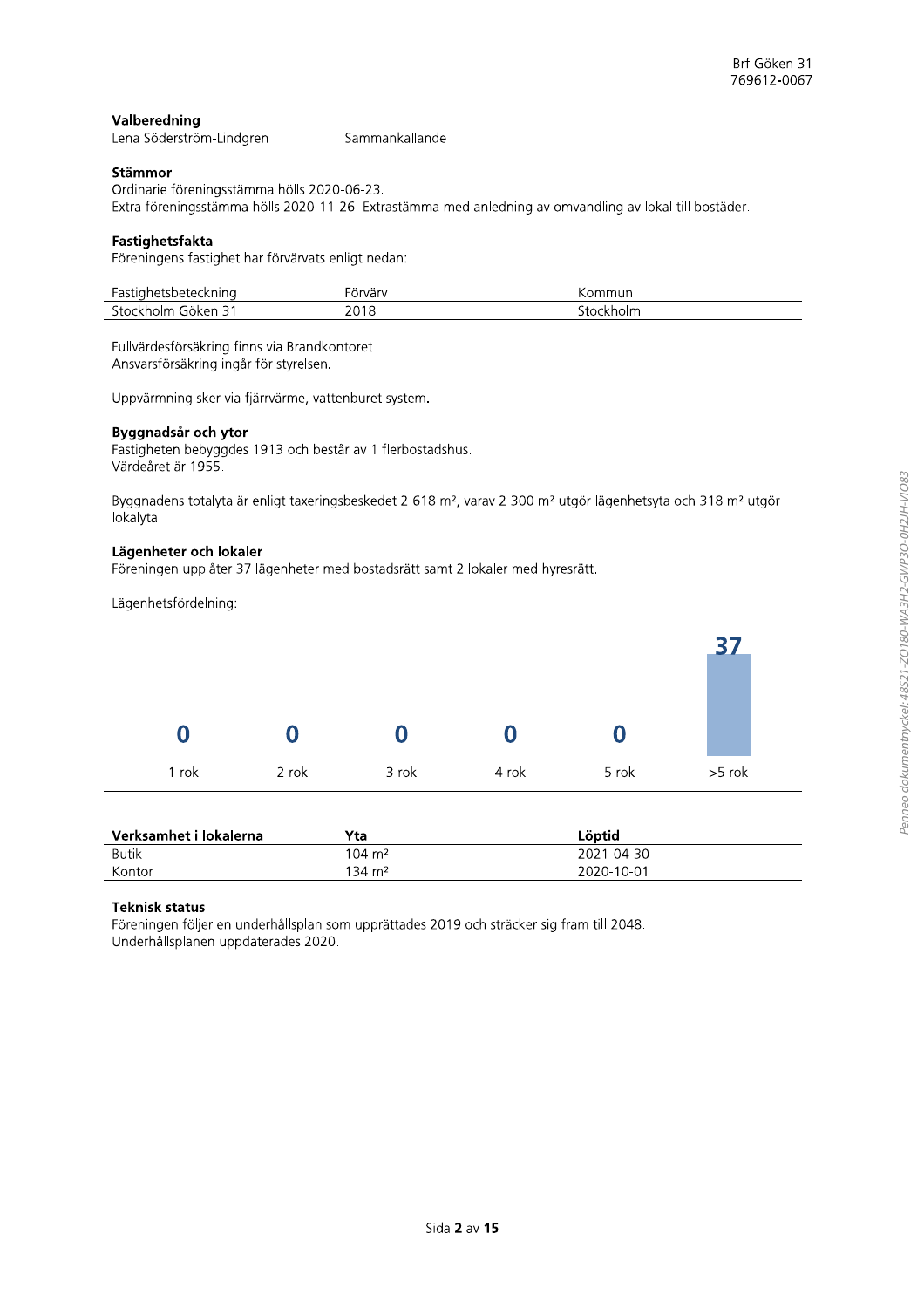Nedanstående underhåll har utförts eller planeras:

| Utfört underhåll      | År   | Kommentar                          |
|-----------------------|------|------------------------------------|
| Nya säkerhetsdörrar   | 2020 | Alla lägenheter                    |
| Planerat underhåll    | År   | Kommentar                          |
| <b>OVK</b>            | 2020 | Pågår                              |
| Uppgradering innegård | 2021 | I samband med byggnation nya       |
|                       |      | lägenheter                         |
| Uppgradering trapphus | 2021 | Entré dörrar, mattor, belysning mm |
| Fönsterrenovering     | 2021 | Q2-Q3 2021                         |
| Köksstam renovering   | 2023 | Beroende på behov                  |

### Förvaltning

Föreningens förvaltningsavtal och övriga avtal.

| Avtal      | Leverantör |  |
|------------|------------|--|
| <b>SBC</b> | Ekonomi    |  |
| <b>SBC</b> | Teknisk    |  |

### Föreningens ekonomi

Tack vare omfattande amorteringar, lösen av lån, samt omförhandling av huvuddelen av kvarvarande lån, har vi nu en god och balanserad ekonomi i föreningen. Samtidigt tittar vi ständigt på att hålla nere fasta och rörliga kostnader. Vi har en god tillgång i föreningens åtta hyresrätter.

Prognosen är god för fortsatt förbättring av föreningens ekonomi med nya amorteringar när möjlighet ges, samt omförhandling av nu bundet lån.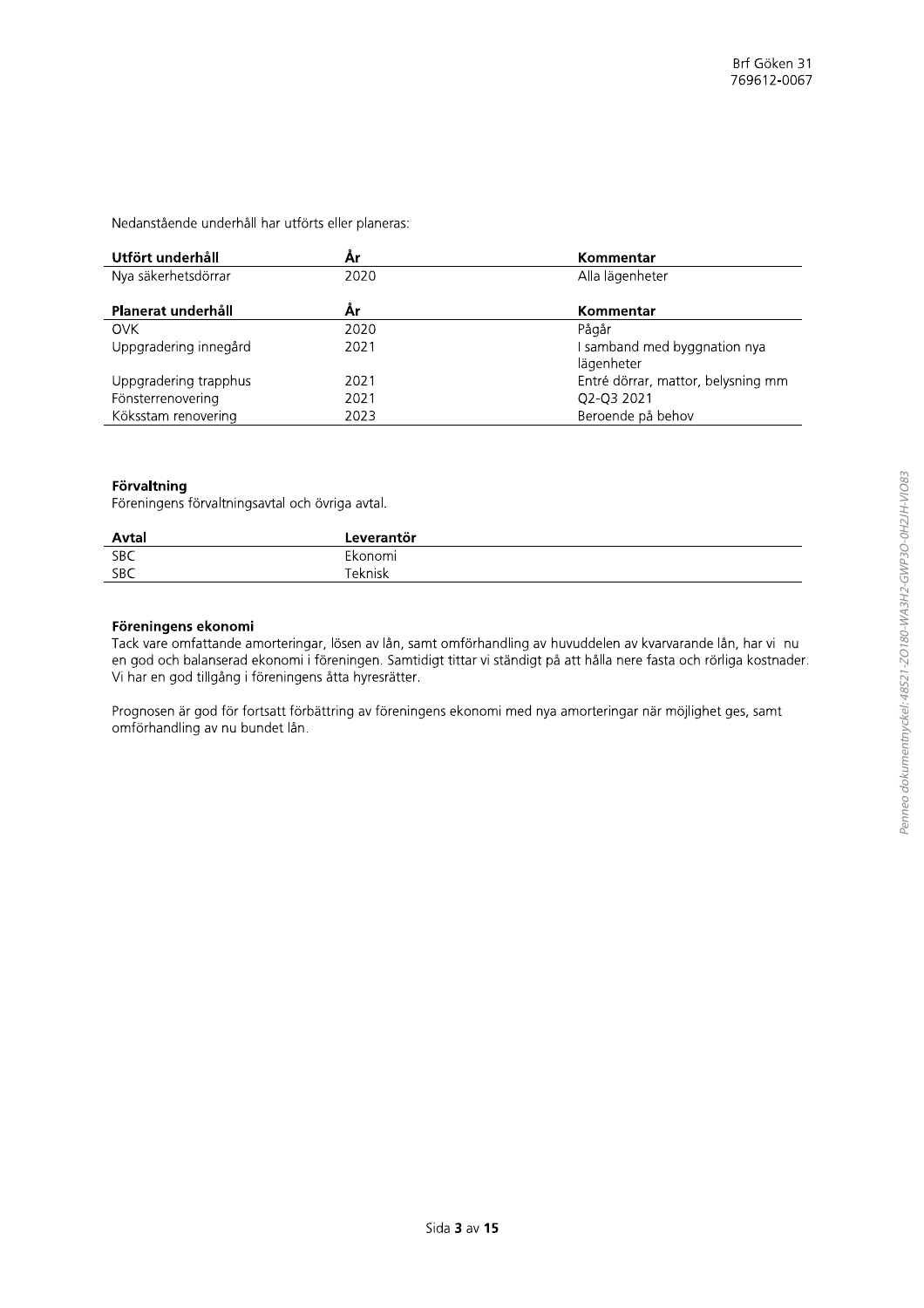| FÖRÄNDRING LIKVIDA MEDEL                   | 2020       | 2019      |
|--------------------------------------------|------------|-----------|
| LIKVIDA MEDEL VID ÅRETS BÖRJAN             | 6 360 370  | 6 048 818 |
| <b>INBETALNINGAR</b>                       |            |           |
| Rörelseintäkter                            | 2 301 442  | 2 459 191 |
| Finansiella intäkter                       | 27         | $-5974$   |
| Minskning kortfristiga fordringar          | 0          | 85 364    |
| Medlemsinsatser                            | 14 000 000 | 3700000   |
| Kapitaltillskott                           | 2 447 769  | 0         |
| Ökning av kortfristiga skulder             | O          | 1 490 385 |
|                                            | 18 749 238 | 7728966   |
|                                            |            |           |
| <b>UTBETALNINGAR</b>                       |            |           |
| Rörelsekostnader exkl avskrivningar        | 1 722 082  | 1891738   |
| Finansiella kostnader                      | 981 118    | 1 080 936 |
| Ökning av materiella anläggningstillgångar | 2 973 043  | 1 250 000 |
| Ökning av kortfristiga fordringar          | 99 429     | O         |
| Minskning av långfristiga skulder          | 14 170 488 | 3 194 740 |
| Minskning av kortfristiga skulder          | 1 194 045  | 0         |
|                                            | 21 140 205 | 7 417 414 |
| LIKVIDA MEDEL VID ÅRETS SLUT*              | 2894404    | 6 360 370 |
| ÅRETS FÖRÄNDRING AV LIKVIDA MEDEL          | -3 465 967 | 311 552   |

\*Likvida medel redovisas i balansräkningen under posterna Kassa och Bank samt Övriga fordringar.

### Fördelning av intäkter och kostnader



### Skatter och avgifter

Fastighetsavgiften för hyreshus är 1 429 kr per bostadslägenhet, dock blir avgiften högst 0,3 procent av taxeringsvärdet för bostadshus med tillhörande tomtmark. Lokaler beskattas med 1 procent av lokalernas taxeringsvärde.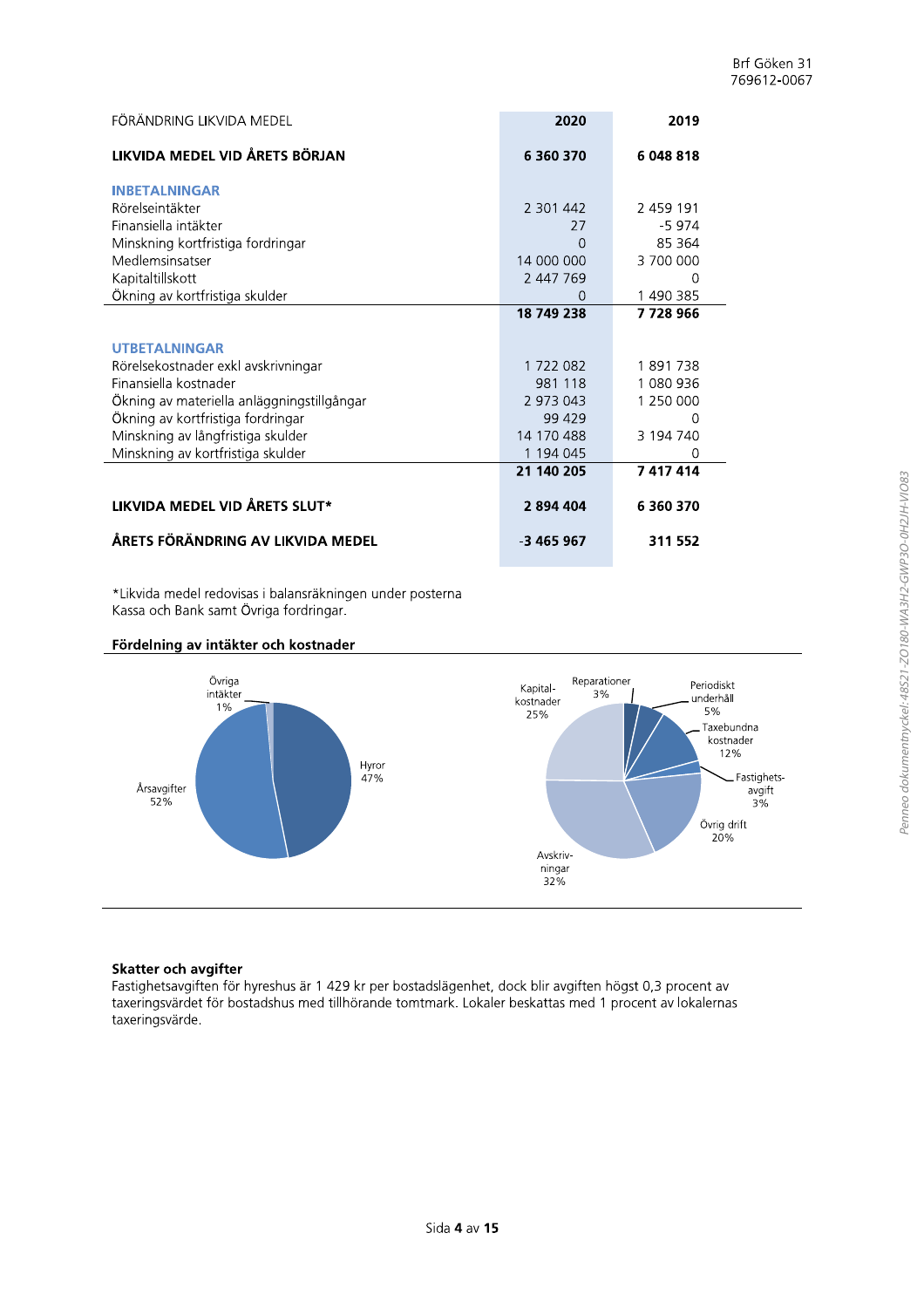### Väsentliga händelser under räkenskapsåret

Säkerhetsdörrar har installerats till samtliga lägenheter i fastigheten och 17 bostadsrättslägenheter har byggt balkonger under året.

Vi har förvärvat en hyresrätt och byggt om den till 2 rok, samt sålt densamma som bostadsrätt vilket innebär att vi u har 29 bostadsrätter och 8 hyresrätter i fastigheten.

Under året har lån lösts samt amorteringar skett till ett värde om totalt ca. 14 miljoner kronor. Huvuddelen av befintliga lån har omförhandlats till avsevärt bättre ränta än tidigare.

Vid extra föreningsstämma den 26 november beslutades att en av föreningens lokaler skall byggas om till fyra lägenheter. Byggrätten har nu sålts till Kungsgripen AB där försäljningen är villkorad att bygglov ges.

### Medlemsinformation

Medlemslägenheter: 37 st Överlåtelser under året: 5 st Beviljade andrahandsuthyrningar: 2 st

Överlåtelse- och pantsättningsavgift tas ut enligt stadgar. Överlåtelseavgift betalas av köpare.

Antal medlemmar vid räkenskapsårets början: 47 Tillkommande medlemmar: 7 Avgående medlemmar: 8 Antal medlemmar vid räkenskapsårets slut: 46

### Flerårsöversikt

| <b>Nyckeltal</b>                         | 2020    | 2019    | 2018     |  |
|------------------------------------------|---------|---------|----------|--|
| Årsavgift/m <sup>2</sup> bostadsrättsyta | 517     | 444     | 107      |  |
| Hyror/m <sup>2</sup> hyresrättsyta       | 3 3 9 2 | 4 4 0 7 | 121      |  |
| Lån/m <sup>2</sup> bostadsrättsyta       | 20 276  | 26 437  | 27826    |  |
| Elkostnad/m <sup>2</sup> totalyta        | 16      | 27      | 0        |  |
| Värmekostnad/m <sup>2</sup> totalyta     | 122     | 174     | 0        |  |
| Vattenkostnad/m <sup>2</sup> totalyta    | 21      | 17      |          |  |
| Kapitalkostnader/m <sup>2</sup> totalyta | 375     | 413     | 406      |  |
| Soliditet (%)                            | 71      | 62      | 61       |  |
| Resultat efter finansiella poster (tkr)  | $-1660$ | $-1786$ | $-1.321$ |  |
| Nettoomsättning (tkr)                    | 2 3 0 2 | 2 4 5 9 | 285      |  |

Ytuppgifter enligt taxeringsbesked, 2 300 m<sup>2</sup> bostäder och 318 m<sup>2</sup> lokaler.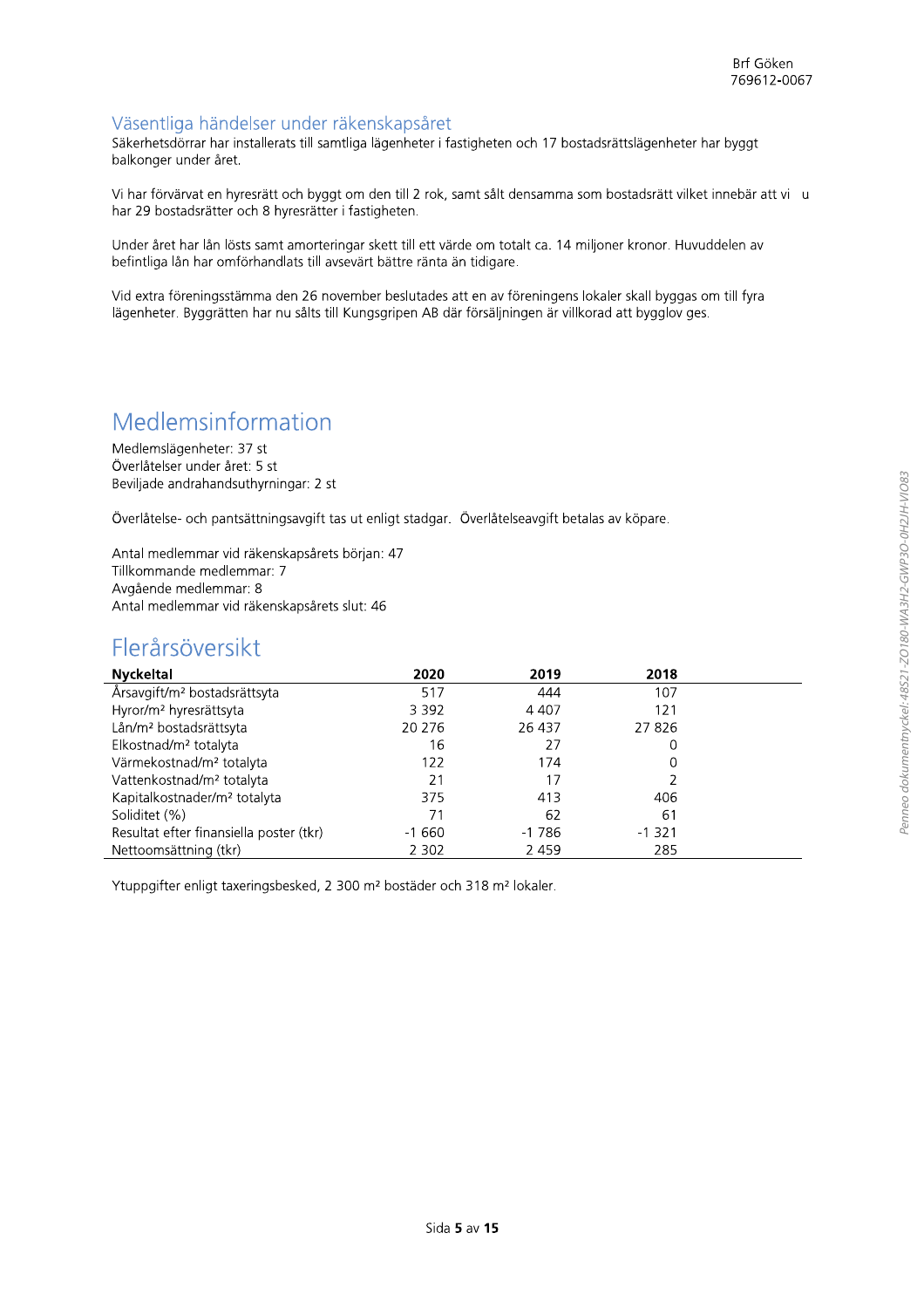## Förändringar eget kapital

|                          | Belopp vid<br>årets utgång | Förändring<br>under året | <b>Disposition av</b><br>föregående<br>års resultat<br>enl stämmans<br>beslut | Belopp vid<br>årets ingång |
|--------------------------|----------------------------|--------------------------|-------------------------------------------------------------------------------|----------------------------|
| Bundet get kapital       |                            |                          |                                                                               |                            |
| Inbetalda insatser       | 104 248 952                | 8 570 720                | 0                                                                             | 95 678 232                 |
| Upplåtelseavgifter       | 14 541 940                 | 5429280                  | 0                                                                             | 9 112 660                  |
| Kapitaltillskott         | 2 447 769                  | 2 447 769                | 0                                                                             | O                          |
| Fond för yttre underhåll | 6 131 721                  | 237 597                  | -283 475                                                                      | 6 177 598                  |
| S:a bundet eget kapital  | 127 370 382                | 16 685 366               | $-283475$                                                                     | 110 968 490                |
| Fritt eg t kapital       |                            |                          |                                                                               |                            |
| Balanserat resultat      | -9 238 648                 | -237 597                 | $-1$ 502 538                                                                  | $-7498512$                 |
| Årets resultat           | -2 734 953                 | -2 734 953               | 1786013                                                                       | -1 786 013                 |
| S:a ansamlad förlust     | -11 973 601                | -2 972 550               | 283 475                                                                       | -9 284 525                 |
| S:a eget kapital         | 115 396 781                | 13 712 816               | 0                                                                             | 101 683 965                |

## Resultatdisposition

| Till föreningsstämmans förfogande står följande medel:                                                                                                                        |                                                      |
|-------------------------------------------------------------------------------------------------------------------------------------------------------------------------------|------------------------------------------------------|
| årets resultat<br>balanserat resultat före reservering till fond för yttre underhåll<br>reservering till fond för yttre underhåll enligt stadgar<br>summa balanserat resultat | $-2734953$<br>$-9001050$<br>$-237598$<br>$-11973601$ |
| Styrelsen föreslår följande disposition:<br>Av fond för yttre underhåll ianspråktas<br>att i ny räkning överförs                                                              | 207 000<br>$-11766601$                               |

Beträffande föreningens resultat och ställning i övrigt hänvisas till följande resultat- och balansräkning med noter.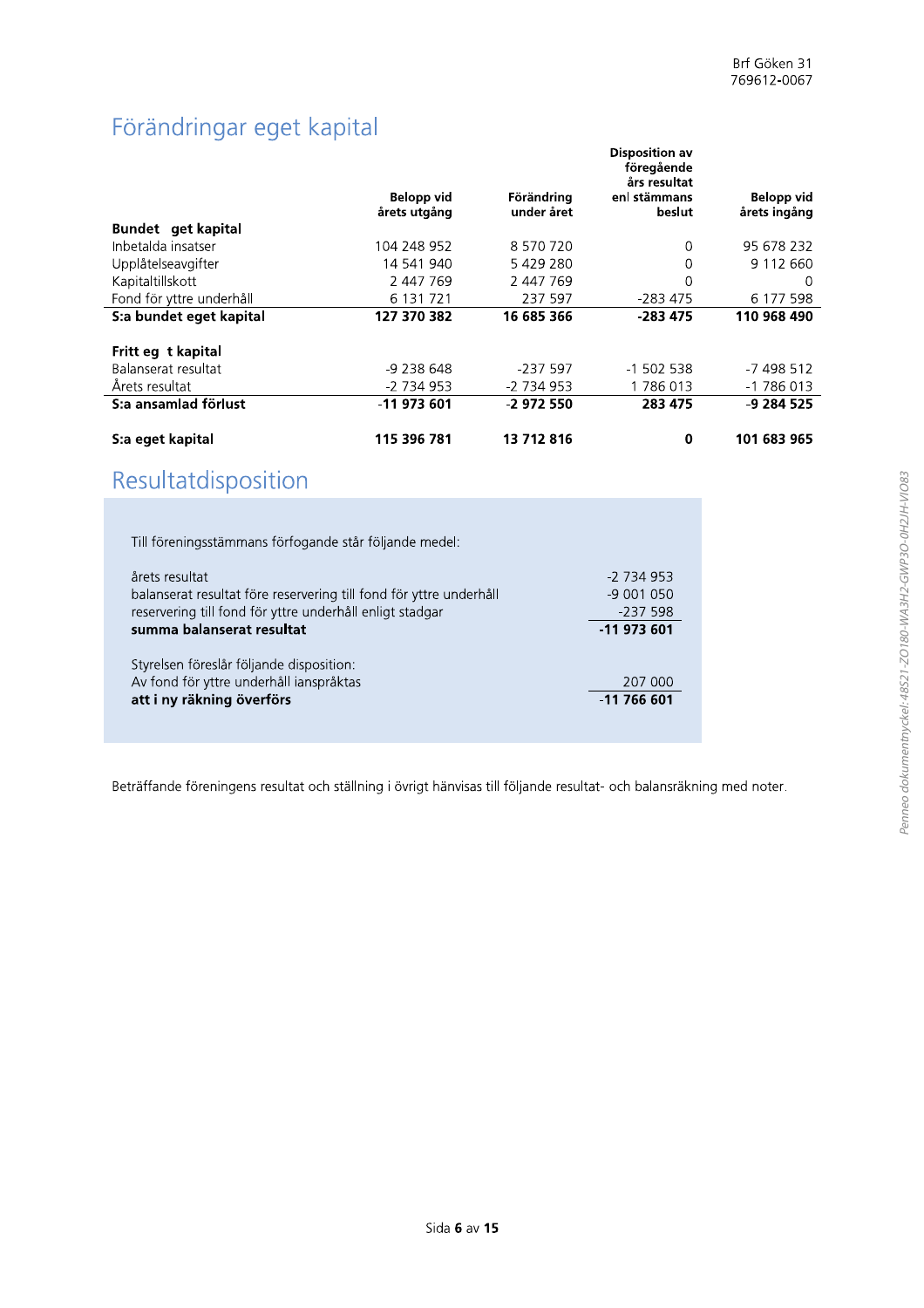## Resultaträkning

| 1 JANUARI - 31 DECEMBER                          |         | 2020         | 2019       |
|--------------------------------------------------|---------|--------------|------------|
| <b>RÖRELSEINTÄKTER</b>                           |         |              |            |
| Nettoomsättning                                  | Not 2   | 2 301 638    | 2 458 568  |
| Övriga rörelseintäkter                           | Not $3$ | $-196$       | 623        |
| Summa rörelseintäkter                            |         | 2 301 442    | 2 459 191  |
|                                                  |         |              |            |
| <b>RÖRELSEKOSTNADER</b>                          |         |              |            |
| Driftkostnader                                   | Not 4   | $-1067133$   | $-1294082$ |
| Övriga externa kostnader                         | Not 5   | $-654661$    | -597 656   |
| Personalkostnader                                | Not 6   | $-288$       | ∩          |
| Avskrivning av materiella                        | Not 7   | $-1$ 258 222 | $-1266556$ |
| anläggningstillgångar                            |         |              |            |
| Summa rörelsekostnader                           |         | $-2980304$   | -3 158 294 |
|                                                  |         |              |            |
| <b>RÖRELSERESULTAT</b>                           |         | $-678862$    | $-699$ 103 |
|                                                  |         |              |            |
| <b>FINANSIELLA POSTER</b>                        |         |              |            |
| Övriga ränteintäkter och liknande resultatposter |         | 27           | $-5974$    |
| Räntekostnader och liknande resultatposter       |         | $-981118$    | $-1080936$ |
| Summa finansiella poster                         |         | $-981091$    | $-1086910$ |
|                                                  |         |              |            |
| <b>RESULTAT EFTER FINANSIELLA POSTER</b>         |         | $-1659953$   | $-1786013$ |
| <b>EXTRAORDINÄRA POSTER</b>                      | Not 8   |              |            |
| Extraordinära kostnader                          |         | $-1075000$   | 0          |
|                                                  |         | $-1075000$   | $\Omega$   |
|                                                  |         |              |            |
| ÅRETS RESULTAT                                   |         | -2 734 953   | $-1786013$ |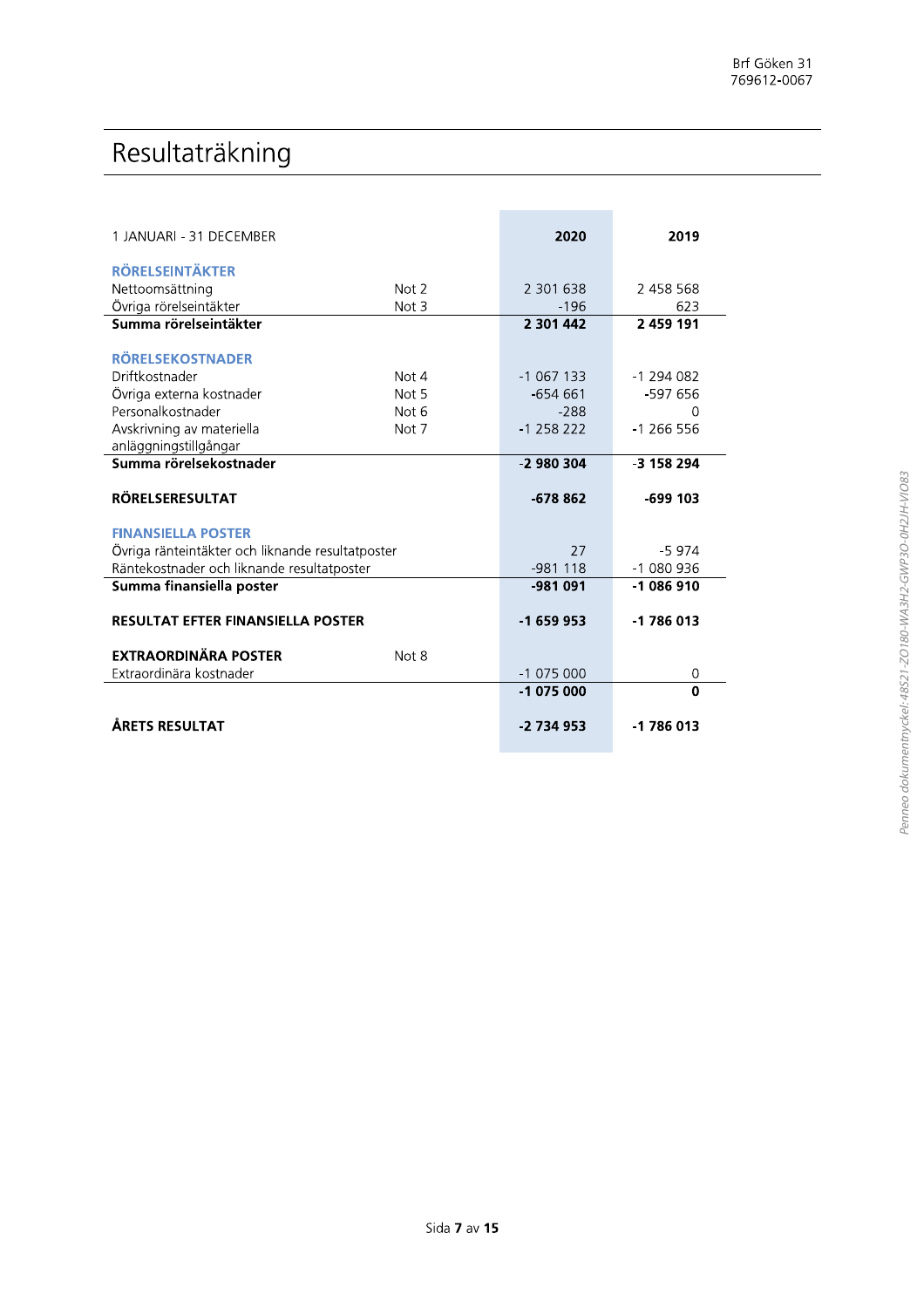## Balansräkning

| Balansräkning<br><b>TILLGÅNGAR</b><br>ANLÄGGNINGSTILLGÅNGAR<br>Materiella anläggningstillgångar | 2020-12-31  | 2019-12-31    |
|-------------------------------------------------------------------------------------------------|-------------|---------------|
|                                                                                                 |             |               |
|                                                                                                 |             |               |
|                                                                                                 |             |               |
|                                                                                                 |             |               |
|                                                                                                 |             |               |
|                                                                                                 |             |               |
| Byggnader och mark<br>Not 9,13                                                                  | 159 846 893 | 158 132 072   |
| Summa materiella anläggningstillgångar                                                          | 159 846 893 | 158 132 072   |
| SUMMA ANLÄGGNINGSTILLGÅNGAR                                                                     | 159 846 893 | 158 132 072   |
| <b>OMSÄTTNINGSTILLGÅNGAR</b>                                                                    |             |               |
| Kortfristiga fordringar                                                                         |             |               |
| Avgifts- och hyresfordringar                                                                    | 0           | 3 9 4 9       |
| Övriga fordringar inkl SBC Klientmedel<br>Not 10                                                | 527 538     | 437 057       |
| Summa kortfristiga fordringar                                                                   | 527 538     | 441 006       |
| <b>KASSA OCH BANK</b>                                                                           |             |               |
| Kassa och bank                                                                                  | 2 470 244   | 5 923 313     |
| Summa kassa och bank                                                                            | 2 470 244   | 5 923 313     |
|                                                                                                 |             |               |
| SUMMA OMSÄTTNINGSTILLGÅNGAR                                                                     | 2 997 782   | 6 3 6 4 3 1 9 |
| <b>SUMMA TILLGÅNGAR</b>                                                                         | 162 844 675 | 164 496 392   |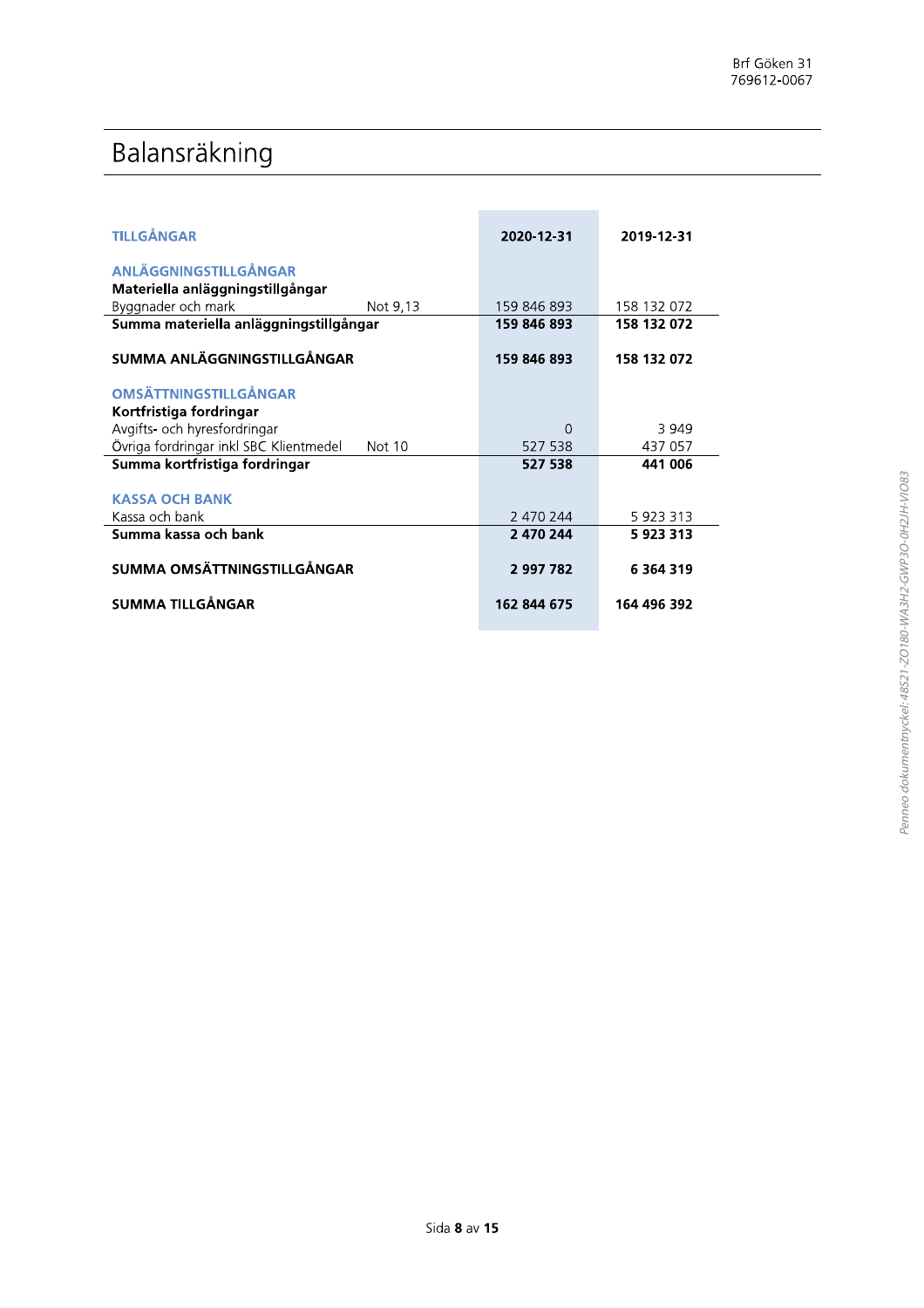## Balansräkning

| <b>EGET KAPITAL OCH SKULDER</b>               | 2020-12-31  | 2019-12-31    |  |
|-----------------------------------------------|-------------|---------------|--|
| <b>EGET KAPITAL</b>                           |             |               |  |
| <b>Bundet eget kapital</b>                    |             |               |  |
| Medlemsinsatser                               | 118 790 892 | 104 790 892   |  |
| Kapitaltillskott                              | 2 447 769   | $\Omega$      |  |
| Fond för yttre underhåll<br>Not 11            | 6 131 721   | 6 177 598     |  |
| Summa bundet eget kapital                     | 127 370 382 | 110 968 490   |  |
| Fritt eget kapital                            |             |               |  |
| Balanserat resultat                           | -9 238 648  | $-7498512$    |  |
| Årets resultat                                | -2 734 953  | $-1786013$    |  |
| Summa fritt eget kapital                      | -11 973 601 | -9 284 525    |  |
| <b>SUMMA EGET KAPITAL</b>                     | 115 396 781 | 101 683 965   |  |
|                                               |             |               |  |
| LÅNGFRISTIGA SKULDER                          |             |               |  |
| Skulder till kreditinstitut<br>Not 12,13      | 46 465 396  | 60 554 988    |  |
| Summa långfristiga skulder                    | 46 465 396  | 60 554 988    |  |
| <b>KORTFRISTIGA SKULDER</b>                   |             |               |  |
| Kortfristig del av skulder till<br>Not 12,13  | 169 376     | 250 272       |  |
| kreditinstitut                                |             |               |  |
| Leverantörsskulder                            | 137 012     | 1 425 196     |  |
| Skatteskulder                                 | 293 092     | 188776        |  |
| Övriga skulder                                | 107 045     | 44 000        |  |
| Upplupna kostnader och förutbetalda<br>Not 14 | 275 973     | 349 195       |  |
| intäkter<br>Summa kortfristiga skulder        | 982 498     | 2 2 5 7 4 3 9 |  |
|                                               |             |               |  |
| SUMMA EGET KAPITAL OCH SKULDER                | 162 844 675 | 164 496 392   |  |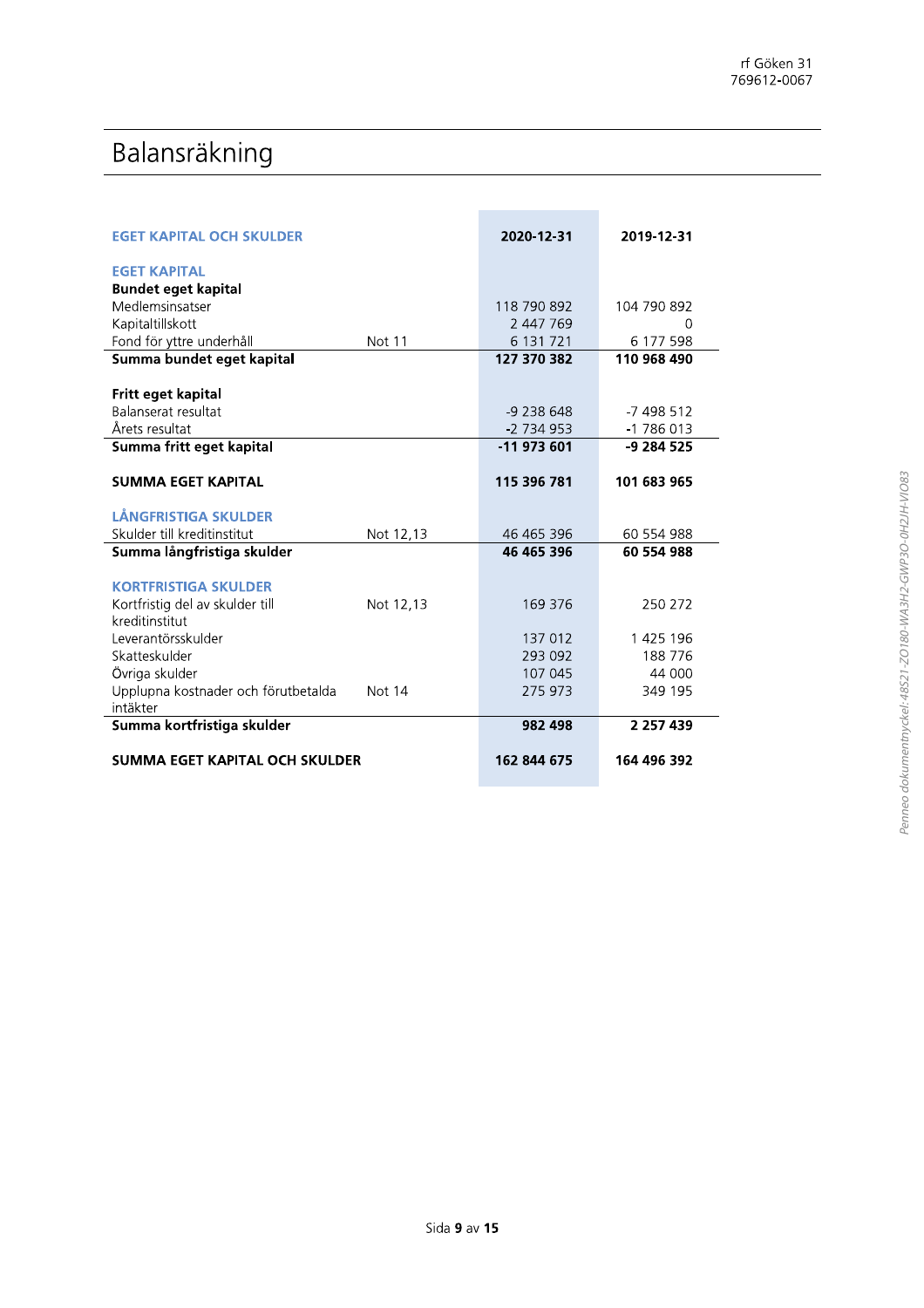### Noter

Belopp anges i kronor om inte annat anges.

#### Not 1 **REDOVISNINGSPRINCIPER**

Årsredovisningen har upprättats i enlighet med BFNAR 2012:1, Årsredovisning och koncernredovisning (K3).

Årsavgifter och hyror aviseras i förskott men redovisas så att endast den del som belöper på räkenskapsåret redovisas som intäkt.

Tillgångar och skulder har värderats till anskaffningsvärden om inte annat anges. Fordringar har efter individuell värdering upptagits till belopp varmed de beräknas inflyta.

Reservering till fond för yttre underhåll enligt stadgar görs i årsbokslutet. Förslag till ianspråktagande av fond för yttre underhåll för årets periodiska underhåll lämnas i resultatdispositionen.

Lån som har slutförfallodag inom ett år från bokslutsdagen redovisas som kortfristiga skulder. Bedömning om att redovisa den skulden som långfristig kan göras först när slutförfallodagen har passerat och fortsatt belåning har bekräftats hos bank.

Avskrivningar på anläggningstillgångar enligt plan baseras på ursprungliga anskaffningsvärdet och beräknad nyttjandeperiod. Följande avskrivningar uttryckt i antal år tillämpas.

| Avskrivningar         | 2020   | 2019    |
|-----------------------|--------|---------|
| Stomme och grund      | 100 år | 100 år  |
| Stomkomplett. för.    | 50 år  | 50 år   |
| Stomkomplett. medl.   | 50 år  | 50 år   |
| Värmesystem           | 46 år  | 46 år   |
| Fastighetsel          | 5 år   | 5 år    |
| Hissar                | 33 år  | 33 år   |
| Luftbehandlingssystem | 15 år  | $15$ år |
| Stamledningar VA      | 25 år  | 25 år   |
| Fasader/balkonger     | 30 år  | 30 år   |
| Fönster/dörrar, port  | 5 år   | 5 år    |
| Yttertak              | 20 år  | 20 år   |
| Utemiljö allmänt      | 20 år  | 20 år   |
| Yttertak              | 50 år  | 50 år   |

| Not 2 | NETTOOMSÄTTNING            | 2020      | 2019      |
|-------|----------------------------|-----------|-----------|
|       |                            |           |           |
|       | Årsavgifter                | 1 188 934 | 1 021 462 |
|       | Hyror bostäder             | 713 033   | 875 580   |
|       | Hyror lokaler momspliktiga | 247 155   | 0         |
|       | Hyror lokaler              | 118 489   | 525 824   |
|       | Värmeintäkter              | 34 0 29   | 35 704    |
|       | Öresutjämning              | $-1$      | -2        |
|       |                            | 2 301 638 | 2 458 568 |
|       |                            |           |           |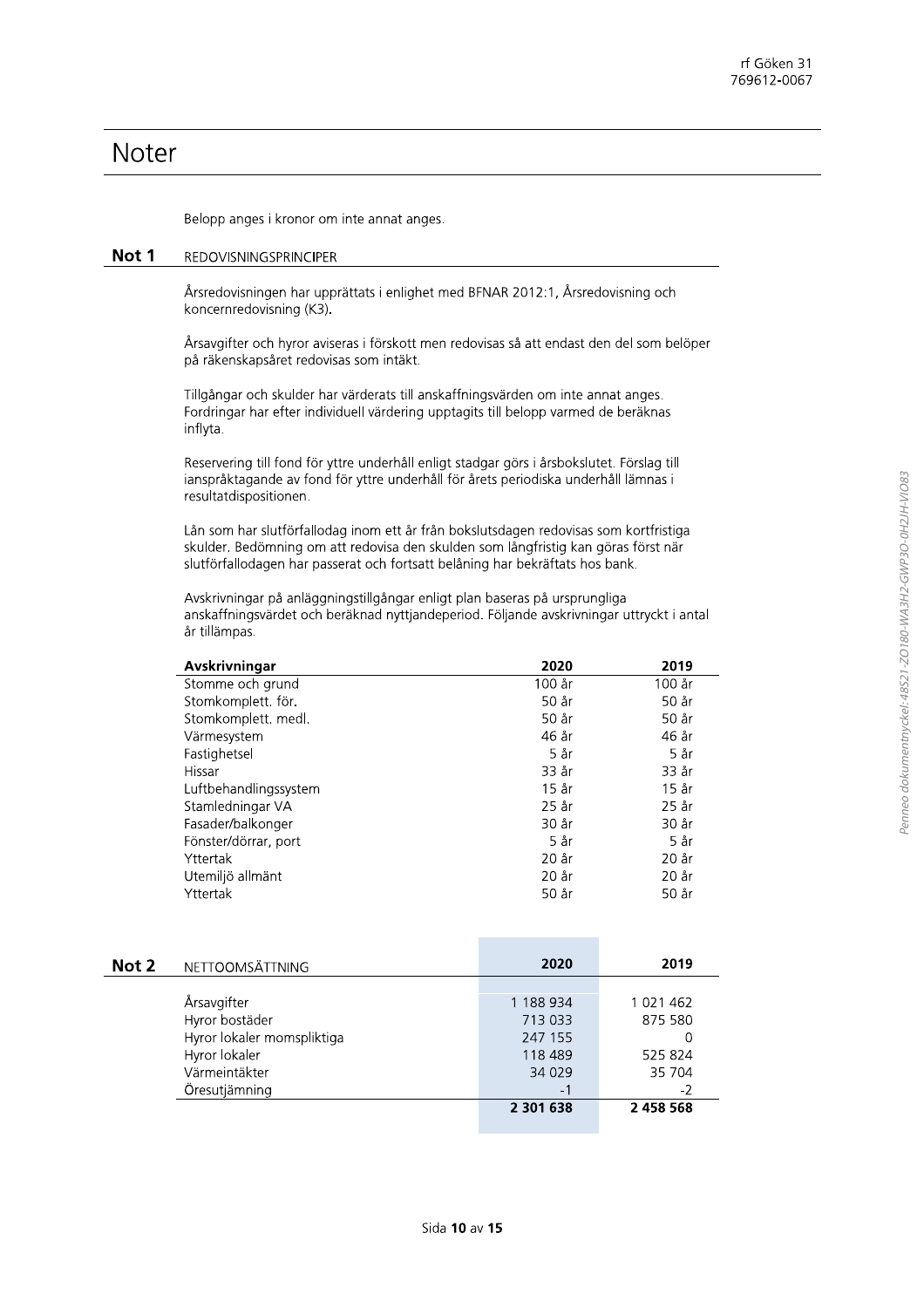| Not 3 | ÖVRIGA RÖRELSEINTÄKTER                             | 2020               | 2019               |
|-------|----------------------------------------------------|--------------------|--------------------|
|       |                                                    |                    |                    |
|       | Övriga intäkter                                    | $-196$             | 623                |
|       |                                                    | $-196$             | 623                |
|       |                                                    |                    |                    |
| Not 4 | <b>DRIFTKOSTNADER</b>                              | 2020               | 2019               |
|       |                                                    |                    |                    |
|       | Fastighetskostnader                                |                    |                    |
|       | Fastighetsskötsel entreprenad                      | $\Omega$           | 1 2 8 8            |
|       | Fastighetsskötsel beställning                      | 6 1 3 2            | 18 075             |
|       | Fastighetsskötsel gård entreprenad                 | $\Omega$<br>13 875 | 14 2 3 1<br>32 931 |
|       | Snöröjning/sandning<br>Städning enligt beställning | 15 960             | 0                  |
|       | Mattvätt/Hyrmattor                                 | 10 399             | 10888              |
|       | Myndighetstillsyn                                  | 20 625             | 0                  |
|       | Gård                                               | $\Omega$           | 275                |
|       | Serviceavtal                                       | 16 163             | 0                  |
|       | Förbrukningsmateriel                               | 5 5 2 3            | 7791               |
|       | Teleport/hissanläggning                            | 0                  | 2 7 5 0            |
|       | Störningsjour och larm                             | $\Omega$           | 2 6 9 3            |
|       | Fordon                                             | 382                | 0                  |
|       |                                                    | 89 059             | 90 922             |
|       | Reparationer                                       |                    |                    |
|       | Fastighet förbättringar                            | 49818<br>1875      | 0<br>0             |
|       | Hyreslägenheter<br>Brf Lägenheter                  | 0                  | 14 095             |
|       | Gemensamma utrymmen                                | $\Omega$           | 14 125             |
|       | Tvättstuga                                         | 1899               | 3 2 6 3            |
|       | Lås                                                | 32 265             | 7645               |
|       | <b>VVS</b>                                         | 13 270             | 38 4 54            |
|       | Ventilation                                        | 4 0 0 0            | 0                  |
|       | Elinstallationer                                   | 8 2 9 5            | 3871               |
|       | Tele/TV/Kabel-TV/porttelefon                       | 1 3 1 3            | 24 615             |
|       | <b>Hiss</b>                                        | 18 259             | 5 3 9 1            |
|       | Balkonger/altaner                                  | 2819               | 0                  |
|       | Skador/klotter/skadegörelse                        | 0<br>133 812       | 609                |
|       | Periodiskt underhåll                               |                    | 112 068            |
|       | Hyreslägenheter                                    | 207 000            | 0                  |
|       | Stambyte                                           | 0                  | 119 570            |
|       | Ventilation                                        | $\Omega$           | 163 905            |
|       |                                                    | 207 000            | 283 475            |
|       | Taxebundna kostnader<br>EI                         | 42 786             | 70 757             |
|       | Värme                                              | 319819             | 454 316            |
|       | Vatten                                             | 56 056             | 44 753             |
|       | Sophämtning/renhållning                            | 64 004             | 76 619             |
|       | Grovsopor                                          | 0                  | 9684               |
|       |                                                    | 482 665            | 656 129            |
|       | Övriga driftkostnader                              |                    |                    |
|       | Försäkring                                         | 43 768<br>$\Omega$ | 37 767             |
|       | Markhyra/vägavgift/avgäld<br>Kabel-TV              | 6512               | 803<br>8 0 4 6     |
|       | Bredband                                           | 0                  | 2 3 2 4            |
|       |                                                    | 50 280             | 48 940             |
|       | Fastighetsskatt/Kommunal avgift                    | 104 316            | 102 548            |
|       | <b>TOTALT DRIFTKOSTNADER</b>                       | 1 067 133          | 1 294 082          |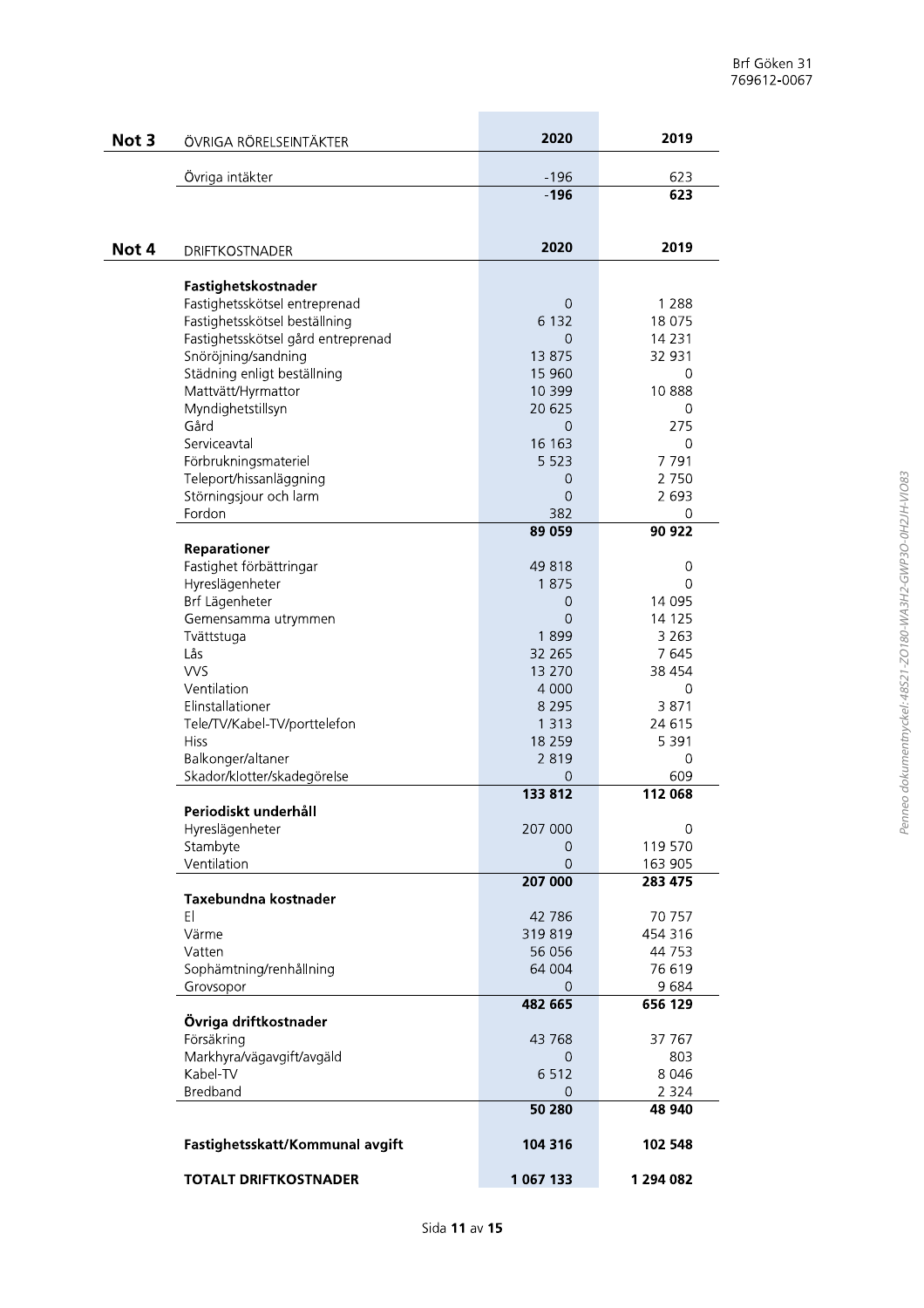| Not 5 | ÖVRIGA EXTERNA KOSTNADER       | 2020    | 2019    |
|-------|--------------------------------|---------|---------|
|       |                                |         |         |
|       | Kreditupplysning               | 2 7 5 6 | 6 0 4 4 |
|       | Tele- och datakommunikation    | 0       | 985     |
|       | Juridiska åtgärder             | 146 422 | 60 933  |
|       | Inkassering avgift/hyra        | 3 600   | 425     |
|       | Revisionsarvode extern revisor | 27 913  | 0       |
|       | Föreningskostnader             | 1 0 3 8 | 23 076  |
|       | Styrelseomkostnader            | 3 1 6 3 |         |
|       | Eritids- och trivselkostnader  | 1 408   | O       |
|       | Förvaltningsarvode             | 163 349 | 160 024 |
|       | Förvaltningsarvoden övriga     | 0       | 22 450  |
|       | Administration                 | 134 642 | 9863    |
|       | Korttidsinventarier            | 15 0 38 | O       |
|       | Konsultarvode                  | 150 102 | 308 727 |
|       | Bostadsrätterna Sverige Ek För | 5 2 3 0 | 5 1 3 0 |
|       |                                | 654 661 | 597 656 |
|       |                                |         |         |

| Not 6 | PERSONALKOSTNADER                                                           | 2020 | 2019 |
|-------|-----------------------------------------------------------------------------|------|------|
|       | Anställda och personalkostnader<br>Föreningen har inte haft någon anställd. |      |      |
|       | Följande ersättningar har utgått<br>Kostnadsersättningar                    | 288  | 0    |
|       |                                                                             | 288  | 0    |

**COL** 

٠

| Not 7 | AVSKRIVNINGAR                   | 2020      | 2019      |
|-------|---------------------------------|-----------|-----------|
|       |                                 |           |           |
|       | Stomme och grund K3             | 339 346   | 339 346   |
|       | Yttertak K3                     | 51 432    | 59 766    |
|       | Fasader/balkonger K3            | 92 578    | 92 578    |
|       | Fönster/dörrar och portar K3    | 77 149    | 77 149    |
|       | Stomkomplettering förening K3   | 98 750    | 98 750    |
|       | Stomkomplettering medlem K3     | 185 157   | 185 157   |
|       | Stamledningar VA K3             | 61 7 19   | 61 7 19   |
|       | Värmesystem K3                  | 86 40 6   | 86 406    |
|       | Luftbehandlingssystem K3        | 82 292    | 82 292    |
|       | Fastighetsel inkl. svagström K3 | 98 750    | 98 750    |
|       | Hissar K3                       | 35 268    | 35 268    |
|       | Utemiljö allmänt K3             | 49 375    | 49 375    |
|       |                                 | 1 258 222 | 1 266 556 |
|       |                                 |           |           |

| Not 8 | EXTRAORDINÄRA POSTER    | 2020      | 2019 |
|-------|-------------------------|-----------|------|
|       | Extraordinära kostnader | 1 075 000 |      |
|       |                         | 1 075 000 |      |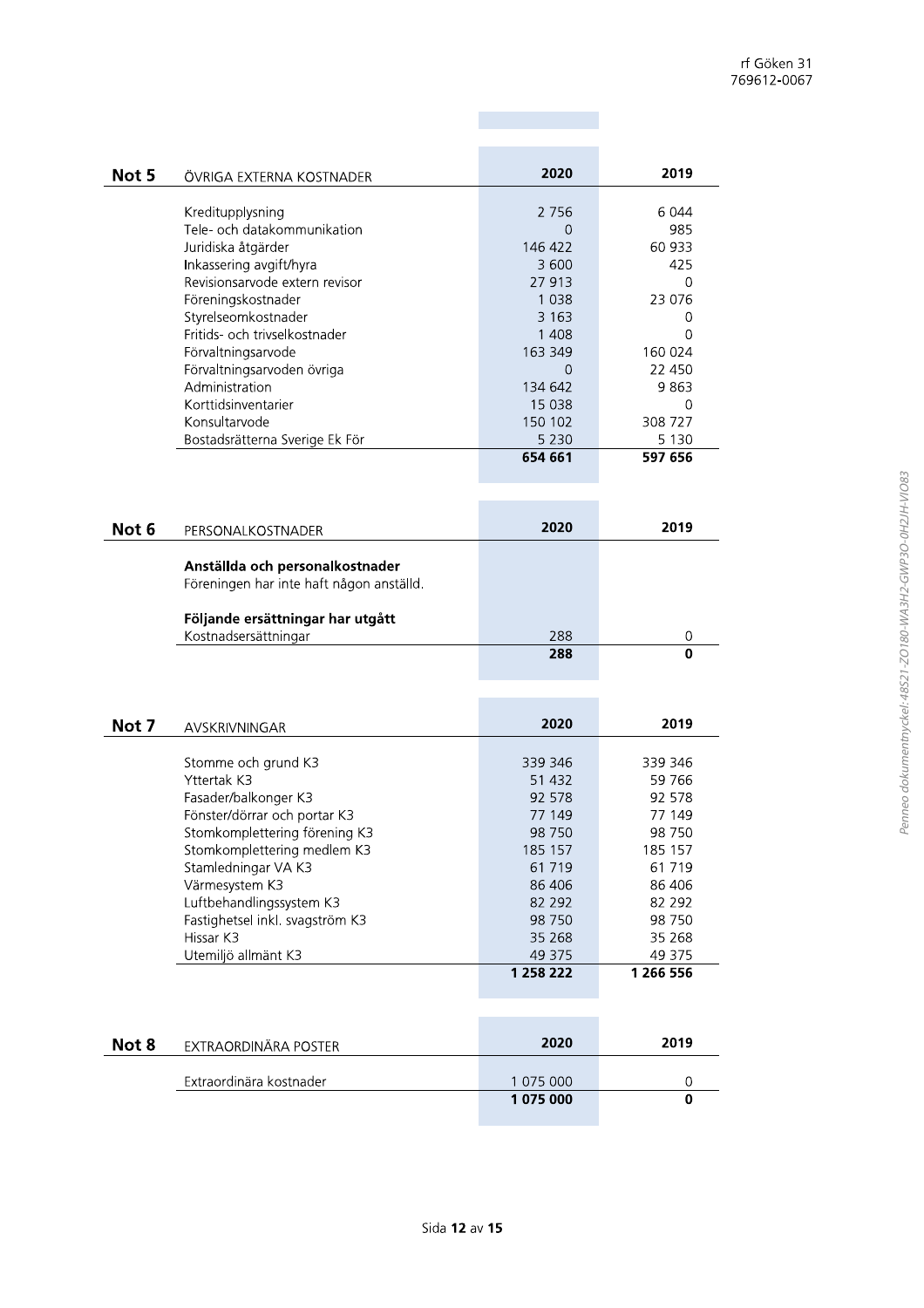|       |                                            |              |                          | Brf Göken 31<br>769612-0067 |
|-------|--------------------------------------------|--------------|--------------------------|-----------------------------|
| Not 9 | <b>BYGGNADER OCH MARK</b>                  | 2020-12-31   | 2019-12-31               |                             |
|       | Ackumulerade anskaffningsvärden            |              |                          |                             |
|       | Vid årets början                           | 159 503 480  | 158 253 480              |                             |
|       | Nyanskaffningar                            | 2 973 043    | 1 250 000                |                             |
|       | Utgående anskaffningsvärde                 | 162 476 523  | 159 503 480              |                             |
|       |                                            |              |                          |                             |
|       | Ackumulerade avskrivningar enligt plan     |              |                          |                             |
|       | Vid årets början                           | $-1371408$   | $-104852$                |                             |
|       | Årets avskrivningar enligt plan            | $-1$ 258 222 | $-1266556$<br>$-1371408$ |                             |
|       | Utgående avskrivning enligt plan           | $-2629630$   |                          |                             |
|       | Planenligt restvärde vid årets slut        | 159 846 893  | 158 132 072              |                             |
|       | I restvärdet vid årets slut ingår mark med | 96 534 623   | 96 534 623               |                             |
|       | Taxeringsvärde                             |              |                          |                             |
|       | Taxeringsvärde byggnad                     | 32 256 000   | 32 256 000               |                             |
|       | Taxeringsvärde mark                        | 66 317 000   | 66 317 000               |                             |
|       |                                            | 98 573 000   | 98 573 000               |                             |
|       |                                            |              |                          |                             |
|       | Uppdelning av taxeringsvärde               |              |                          |                             |
|       | Bostäder                                   | 93 000 000   | 93 000 000               |                             |
|       | Lokaler                                    | 5 573 000    | 5 573 000                |                             |
|       |                                            | 98 573 000   | 98 573 000               |                             |
|       |                                            |              |                          |                             |
|       |                                            |              |                          |                             |
|       |                                            |              |                          |                             |

| 2020-12-31 | 2019-12-31 |
|------------|------------|
| 102 548    |            |
| 424 990    | 437 057    |
| 527 538    | 437 057    |
|            |            |

|               | Uppdelning av taxeringsvärde        |            |            |
|---------------|-------------------------------------|------------|------------|
|               | Bostäder                            | 93 000 000 | 93 000 000 |
|               | Lokaler                             | 5 573 000  | 5 573 000  |
|               |                                     | 98 573 000 | 98 573 000 |
|               |                                     |            |            |
|               |                                     |            |            |
|               |                                     |            |            |
| <b>Not 10</b> | ÖVRIGA FORDRINGAR                   | 2020-12-31 | 2019-12-31 |
|               |                                     |            |            |
|               | Skattekonto                         | 102 548    | $\Omega$   |
|               | Klientmedel hos SBC                 | 424 990    | 437 057    |
|               |                                     | 527 538    | 437 057    |
|               |                                     |            |            |
|               |                                     |            |            |
|               |                                     |            |            |
| <b>Not 11</b> | FOND FÖR YTTRE UNDERHÅLL            | 2020-12-31 | 2019-12-31 |
|               |                                     |            |            |
|               | Vid årets början                    | 6 177 598  | 5 940 000  |
|               | Reservering enligt stadgar          | 237 598    | 237 598    |
|               | Reservering enligt ekonomisk plan   | 0          | 0          |
|               | lanspråktagande enligt stadgar      | 0          | 0          |
|               | lanspråktagande enligt stämmobeslut | $-283475$  | $\Omega$   |
|               |                                     |            |            |
|               | Vid årets slut                      | 6 131 721  | 6 177 598  |
|               |                                     |            |            |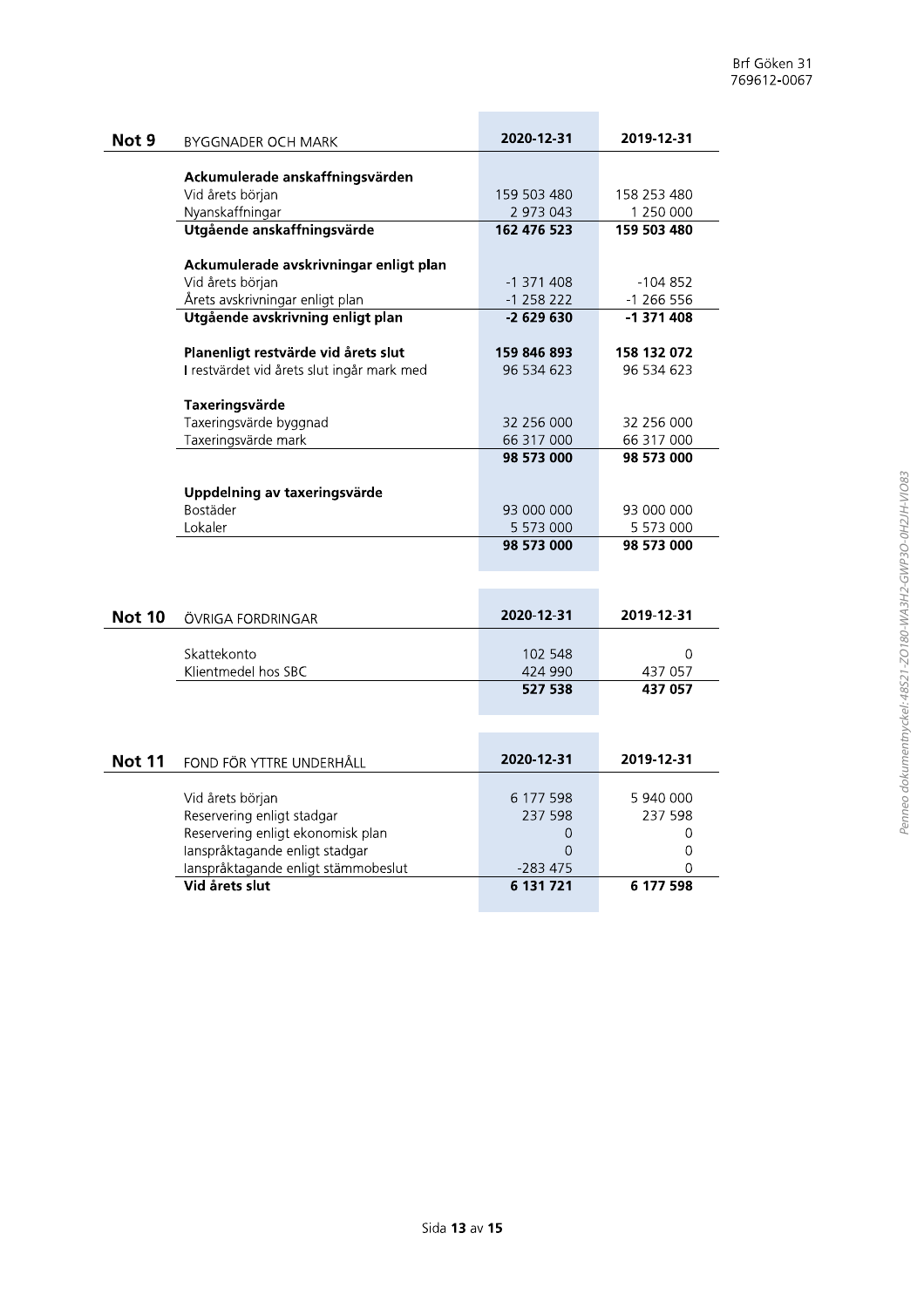| <b>Not 12</b> | SKULDER TILL KREDITINSTITUT |
|---------------|-----------------------------|
|---------------|-----------------------------|

| <b>JINULDEN TILL INNEDHTIIVJTTI UT</b>         |                  |               |               |                  |
|------------------------------------------------|------------------|---------------|---------------|------------------|
|                                                | <b>Räntesats</b> | <b>Belopp</b> | <b>Belopp</b> | <b>Villkors-</b> |
|                                                | 2020-12-31       | 2020-12-31    | 2019-12-31    | ändringsdag      |
| <b>SEB</b>                                     | 1.770 %          | O             | 8 366 576     |                  |
| <b>SEB</b>                                     | 1.690 %          | 8 2 8 3 1 5 2 | 8 366 576     |                  |
| <b>SEB</b>                                     | 2,040 %          | 8 278 096     | 8 364 048     |                  |
| <b>SEB</b>                                     | 1,650 %          | 30 073 524    | 35 708 060    |                  |
| Summa skulder till kreditinstitut              |                  | 46 634 772    | 60 805 260    |                  |
|                                                |                  |               |               |                  |
| Kortfristig del av skulder till kreditinstitut |                  | -169 376      | -250 272      |                  |
|                                                |                  | 46 465 396    | 60 554 988    |                  |
|                                                |                  |               |               |                  |

Lån som har slutförfallodag inom ett år från bokslutsdagen redovisas som kortfristiga skulder. Bedömning om att redovisa den skulden som långfristig kan göras först när slutförfallodagen har passerat och fortsatt belåning har bekräftats hos bank.

| <b>Not 13</b> | STÄLLDA SÄKERHETER                                         | 2020-12-31                                    | 2019-12-31                                  |
|---------------|------------------------------------------------------------|-----------------------------------------------|---------------------------------------------|
|               | Fastighetsinteckningar                                     | 64 000 000                                    | 64 000 000                                  |
| <b>Not 14</b> | UPPLUPNA KOSTNADER OCH<br>FÖRUTBETALDA INTÄKTER            | 2020-12-31                                    | 2019-12-31                                  |
|               | Värme<br>Ränta<br>Avgifter och hyror<br>Upplupna kostnader | 0<br>3 5 6 9<br>148 623<br>123 781<br>275 973 | 52 526<br>31 011<br>265 658<br>0<br>349 195 |

#### **Not 15** VÄSENTLIGA HÄNDELSER EFTER ÅRETS SLUT

Ombyggnaden av Toolgatelokalen kommer påbörjas så snart bygglov ges, trolige under Q2 2021. Vi kommer samtidigt att upprusta innegården för att tillgodose behovet av barnvagns- och cykelförvaring mm.

Arbetet enligt UH plan kommer att fortsätta där fönsterrenovering och färdigställande av OVK är prioriterade.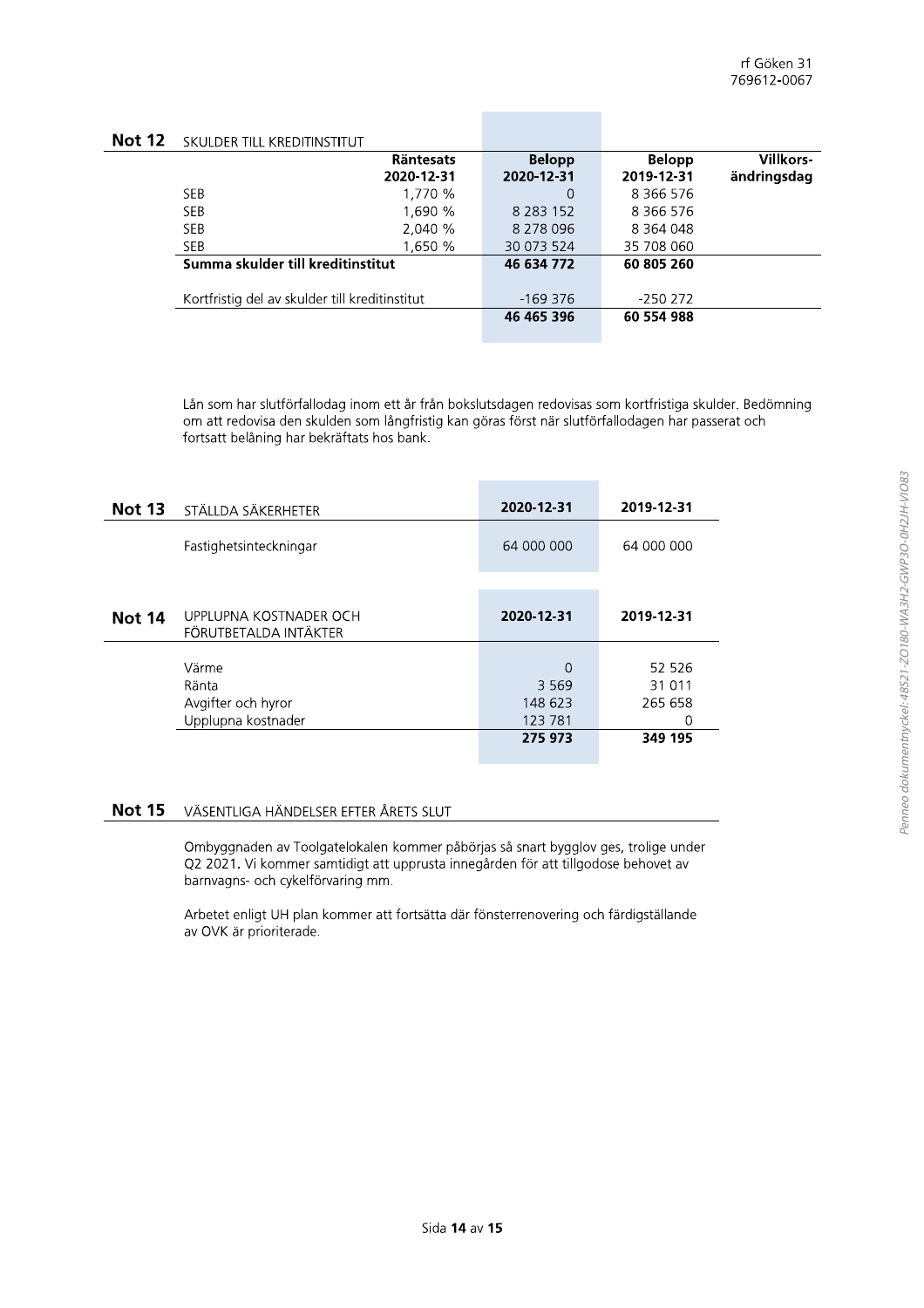## Styrelsens underskrifter

STOCKHOLM den  $\overline{1}$ 2021

Hans Ingvar Lejon Ordförande

Andreas Grundsell Sekreterare

Maria Teresia Thoresson Ledamot

Min revisionsberättelse har lämnats den  $\sqrt{ }$ 2021

Fredrik Åborg Extern revisor

Per Lennart Egstam Vice ordförande

Mats Anders Hansson Ledamot

Pär Westerlund Ledamot

Penneo dokumentnyckel: 48S21-ZO180-WA3H2-GWP3O-0H2JH-VIO83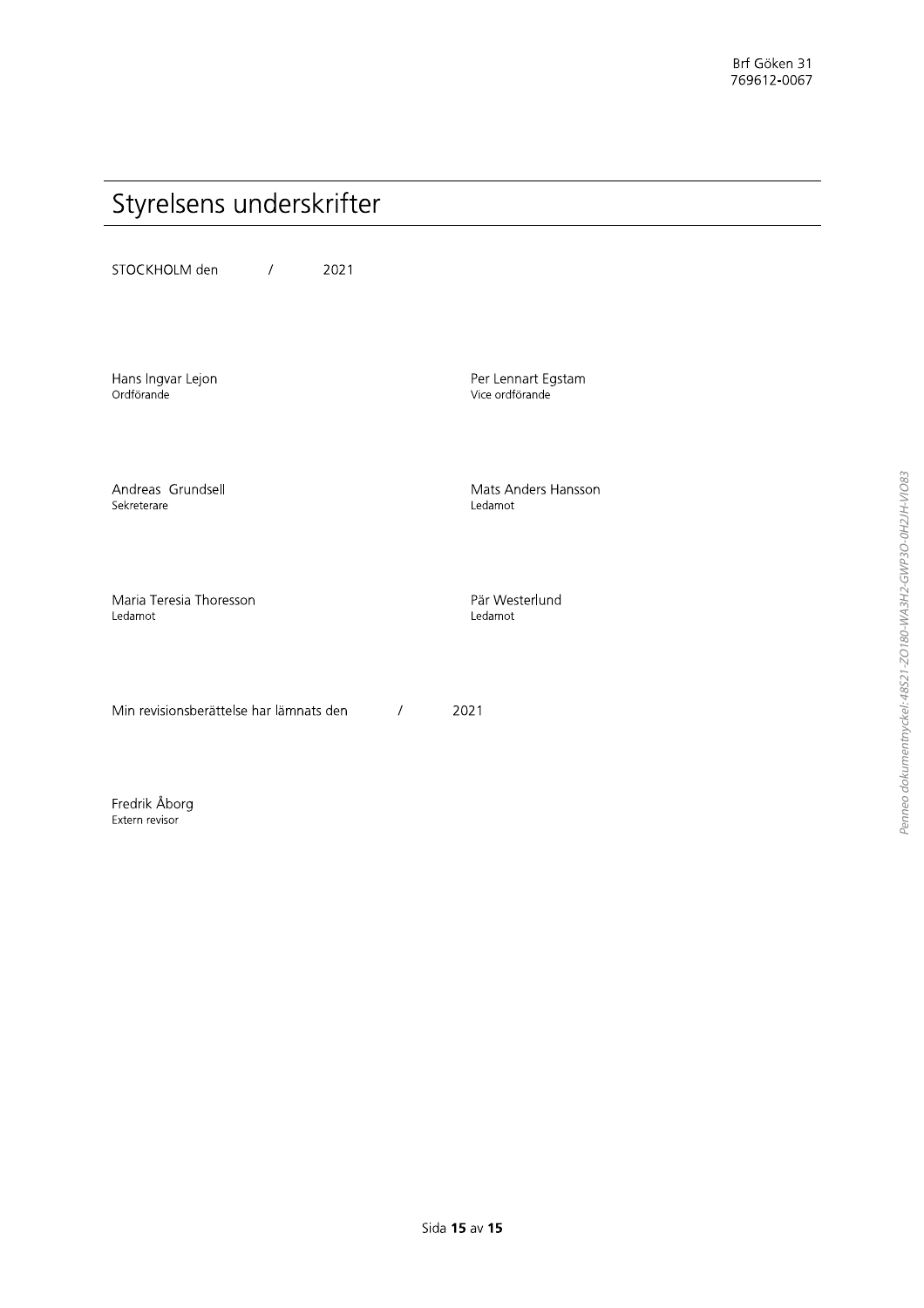## **Revisionsberättelse**

### **Till föreningsstämman i Brf Göken 31**

Org.nr 769612-0067

### **Rapport om årsredovisningen**

### *Uttalanden*

Jag har utfört en revision av årsredovisningen för Brf Göken 31 för räkenskapsåret 2020.

Enligt min uppfattning har årsredovisningen upprättats i enlighet med årsredovisningslagen och ger en i alla väsentliga avseenden rättvisande bild av föreningens finansiella ställning per den 2020-12-31 och av dess finansiella resultat för året enligt årsredovisningslagen. Förvaltningsberättelsen är förenlig med årsredovisningens övriga delar.

Jag tillstyrker därför att föreningsstämman fastställer resultaträkningen och balansräkningen för föreningen.

### *Grund för uttalanden*

Jag har utfört revisionen enligt International Standards on Auditing (ISA) och god revisionssed i Sverige. Mitt ansvar enligt dessa standarder beskrivs närmare i avsnittet *Revisorns ansvar*. Jag är oberoende i förhållande till föreningen enligt god revisorssed i Sverige och har i övrigt fullgjort mitt yrkesetiska ansvar enligt dessa krav.

Jag anser att de revisionsbevis jag har inhämtat är tillräckliga och ändamålsenliga som grund för mina uttalanden.

### *Styrelsens ansvar*

Det är styrelsen som har ansvaret för att årsredovisningen upprättas och att den ger en rättvisande bild enligt årsredovisningslagen. Styrelsen ansvarar även för den interna kontroll som de bedömer är nödvändig för att upprätta en årsredovisning som inte innehåller några väsentliga felaktigheter, vare sig dessa beror på oegentligheter eller misstag.

Vid upprättandet av årsredovisningen ansvarar styrelsen för bedömningen av föreningens förmåga att fortsätta verksamheten. De upplyser, när så är tillämpligt, om förhållanden som kan påverka förmågan att fortsätta verksamheten och att använda antagandet om fortsatt drift. Antagandet om fortsatt drift tillämpas dock inte om styrelsen avser att likvidera föreningen, upphöra med verksamheten eller inte har något realistiskt alternativ till att göra något av detta.

### *Revisorns ansvar*

Mina mål är att uppnå en rimlig grad av säkerhet om huruvida årsredovisningen som helhet inte innehåller några väsentliga felaktigheter, vare sig dessa beror på oegentligheter eller misstag, och att lämna en revisionsberättelse som innehåller mina uttalanden. Rimlig säkerhet är en hög grad av säkerhet, men är ingen garanti för att en revision som utförs enligt ISA och god revisionssed i Sverige alltid kommer att upptäcka en väsentlig felaktighet om en sådan finns. Felaktigheter kan uppstå på grund av oegentligheter eller misstag och anses vara väsentliga om de enskilt eller tillsammans rimligen kan förväntas påverka de ekonomiska beslut som användare fattar med grund i årsredovisningen.

Som del av en revision enligt ISA använder jag professionellt omdöme och har en professionellt skeptisk inställning under hela revisionen. Dessutom:

- identifierar och bedömer jag riskerna för väsentliga felaktigheter i årsredovisningen, vare sig dessa beror på oegentligheter eller misstag, utformar och utför granskningsåtgärder bland annat utifrån dessa risker och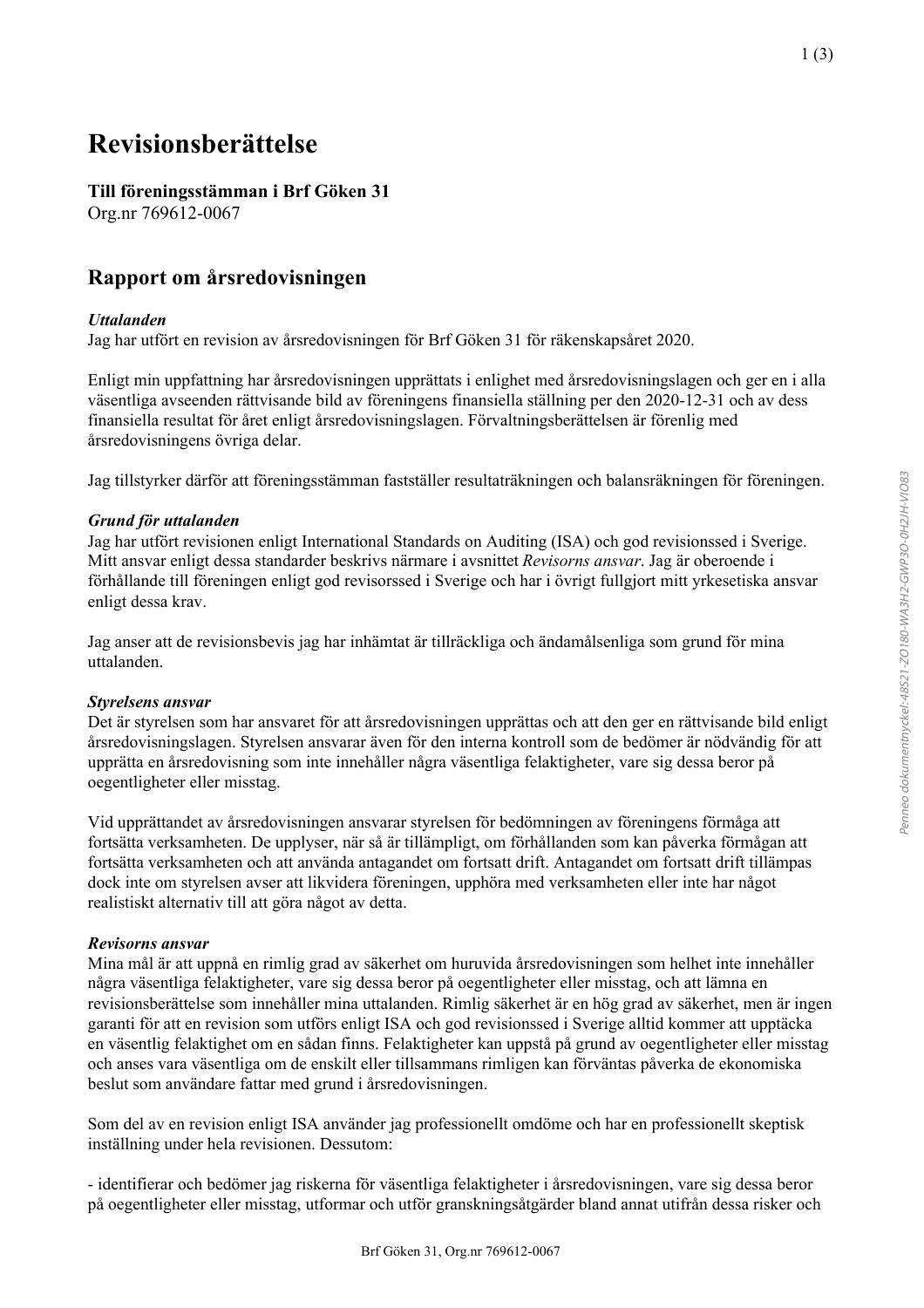2 (3)

inhämtar revisionsbevis som är tillräckliga och ändamålsenliga för att utgöra en grund för mina uttalanden. Risken för att inte upptäcka en väsentlig felaktighet till följd av oegentligheter är högre än för en väsentlig felaktighet som beror på misstag, eftersom oegentligheter kan innefatta agerande i maskopi, förfalskning, avsiktliga utelämnanden, felaktig information eller åsidosättande av intern kontroll.

- skaffar jag mig en förståelse av den del av föreningens interna kontroll som har betydelse för min revision för att utforma granskningsåtgärder som är lämpliga med hänsyn till omständigheterna, men inte för att uttala mig om effektiviteten i den interna kontrollen.

- utvärderar jag lämpligheten i de redovisningsprinciper som används och rimligheten i styrelsens uppskattningar i redovisningen och tillhörande upplysningar.

- drar jag en slutsats om lämpligheten i att styrelsen använder antagandet om fortsatt drift vid upprättandet av årsredovisningen. Jag drar också en slutsats, med grund i de inhämtade revisionsbevisen, om huruvida det finns någon väsentlig osäkerhetsfaktor som avser sådana händelser eller förhållanden som kan leda till betydande tvivel om föreningens förmåga att fortsätta verksamheten. Om jag drar slutsatsen att det finns en väsentlig osäkerhetsfaktor, måste jag i revisionsberättelsen fästa uppmärksamheten på upplysningarna i årsredovisningen om den väsentliga osäkerhetsfaktorn eller, om sådana upplysningar är otillräckliga, modifiera uttalandet om årsredovisningen. Mina slutsatser baseras på de revisionsbevis som inhämtas fram till datumet för revisionsberättelsen. Dock kan framtida händelser eller förhållanden göra att en förening inte längre kan fortsätta verksamheten.

- utvärderar jag den övergripande presentationen, strukturen och innehållet i årsredovisningen, däribland upplysningarna, och om årsredovisningen återger de underliggande transaktionerna och händelserna på ett sätt som ger en rättvisande bild.

Jag måste informera styrelsen om bland annat revisionens planerade omfattning och inriktning samt tidpunkten för den. Jag måste också informera om betydelsefulla iakttagelser under revisionen, däribland de eventuella betydande brister i den interna kontrollen som jag identifierat.

### **Rapport om andra krav enligt lagar och andra författningar**

### *Uttalanden*

Utöver min revision av årsredovisningen har jag även utfört en revision av styrelsens förvaltning för Brf Göken 31 för räkenskapsåret 2020 samt av förslaget till dispositioner beträffande föreningens vinst eller förlust.

Jag tillstyrker att föreningsstämman behandlar förlusten enligt förslaget i förvaltningsberättelsen och beviljar styrelsens ledamöter ansvarsfrihet för räkenskapsåret.

### *Grund för uttalanden*

Jag har utfört revisionen enligt god revisionssed i Sverige. Mitt ansvar enligt denna beskrivs närmare i avsnittet *Revisorns ansvar*. Jag är oberoende i förhållande till föreningen enligt god revisorssed i Sverige och har i övrigt fullgjort mitt yrkesetiska ansvar enligt dessa krav.

Jag anser att de revisionsbevis jag har inhämtat är tillräckliga och ändamålsenliga som grund för mina uttalanden.

### *Styrelsens ansvar*

Det är styrelsen som har ansvaret för förslaget till dispositioner beträffande föreningens vinst eller förlust. Vid förslag till utdelning innefattar detta bland annat en bedömning av om utdelningen är försvarlig med hänsyn till de krav som föreningens verksamhetsart, omfattning och risker ställer på storleken av föreningens egna kapital, konsolideringsbehov, likviditet och ställning i övrigt.

Styrelsen ansvarar för föreningens organisation och förvaltningen av föreningens angelägenheter. Detta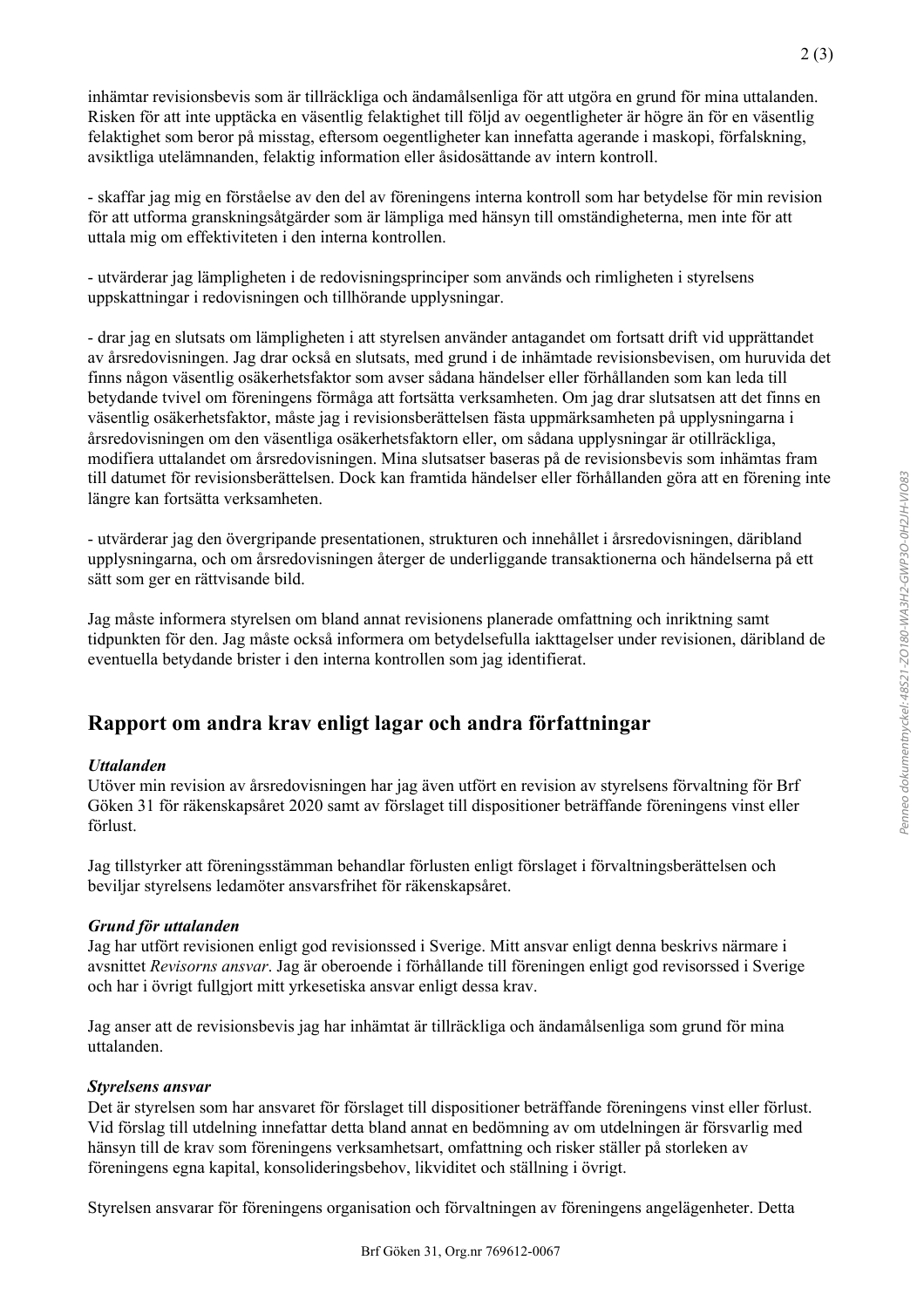innefattar bland annat att fortlöpande bedöma föreningens ekonomiska situation och att tillse att föreningens organisation är utformad så att bokföringen, medelsförvaltningen och föreningens ekonomiska angelägenheter i övrigt kontrolleras på ett betryggande sätt.

### *Revisorns ansvar*

Mitt mål beträffande revisionen av förvaltningen, och därmed mitt uttalande om ansvarsfrihet, är att inhämta revisionsbevis för att med en rimlig grad av säkerhet kunna bedöma om någon styrelseledamot i något väsentligt avseende:

- företagit någon åtgärd eller gjort sig skyldig till någon försummelse som kan föranleda ersättningsskyldighet mot föreningen, eller

- på något annat sätt handlat i strid med bostadsrättslagen, tillämpliga delar av lagen om ekonomiska föreningar, årsredovisningslagen eller stadgarna.

Mitt mål beträffande revisionen av förslaget till dispositioner av föreningens vinst eller förlust, och därmed mitt uttalande om detta, är att med rimlig grad av säkerhet bedöma om förslaget är förenligt med bostadsrättslagen.

Rimlig säkerhet är en hög grad av säkerhet, men ingen garanti för att en revision som utförs enligt god revisionssed i Sverige alltid kommer att upptäcka åtgärder eller försummelser som kan föranleda ersättningsskyldighet mot föreningen, eller att ett förslag till dispositioner av föreningens vinst eller förlust inte är förenligt med bostadsrättslagen.

Som en del av en revision enligt god revisionssed i Sverige använder jag professionellt omdöme och har en professionellt skeptisk inställning under hela revisionen. Granskningen av förvaltningen och förslaget till dispositioner av föreningens vinst eller förlust grundar sig främst på revisionen av räkenskaperna. Vilka tillkommande granskningsåtgärder som utförs baseras på min professionella bedömning med utgångspunkt i risk och väsentlighet. Det innebär att jag fokuserar granskningen på sådana åtgärder, områden och förhållanden som är väsentliga för verksamheten och där avsteg och överträdelser skulle ha särskild betydelse för föreningens situation. Jag går igenom och prövar fattade beslut, beslutsunderlag, vidtagna åtgärder och andra förhållanden som är relevanta för mitt uttalande om ansvarsfrihet. Som underlag för mitt uttalande om styrelsens förslag till dispositioner beträffande föreningens vinst eller förlust har jag granskat om förslaget är förenligt med bostadsrättslagen.

Stockholm datum enligt signaturblad

\_\_\_\_\_\_\_\_\_\_\_\_\_\_\_\_\_\_\_\_\_\_\_\_\_\_\_\_\_\_\_\_\_

Fredrik Åborg Auktoriserad revisor